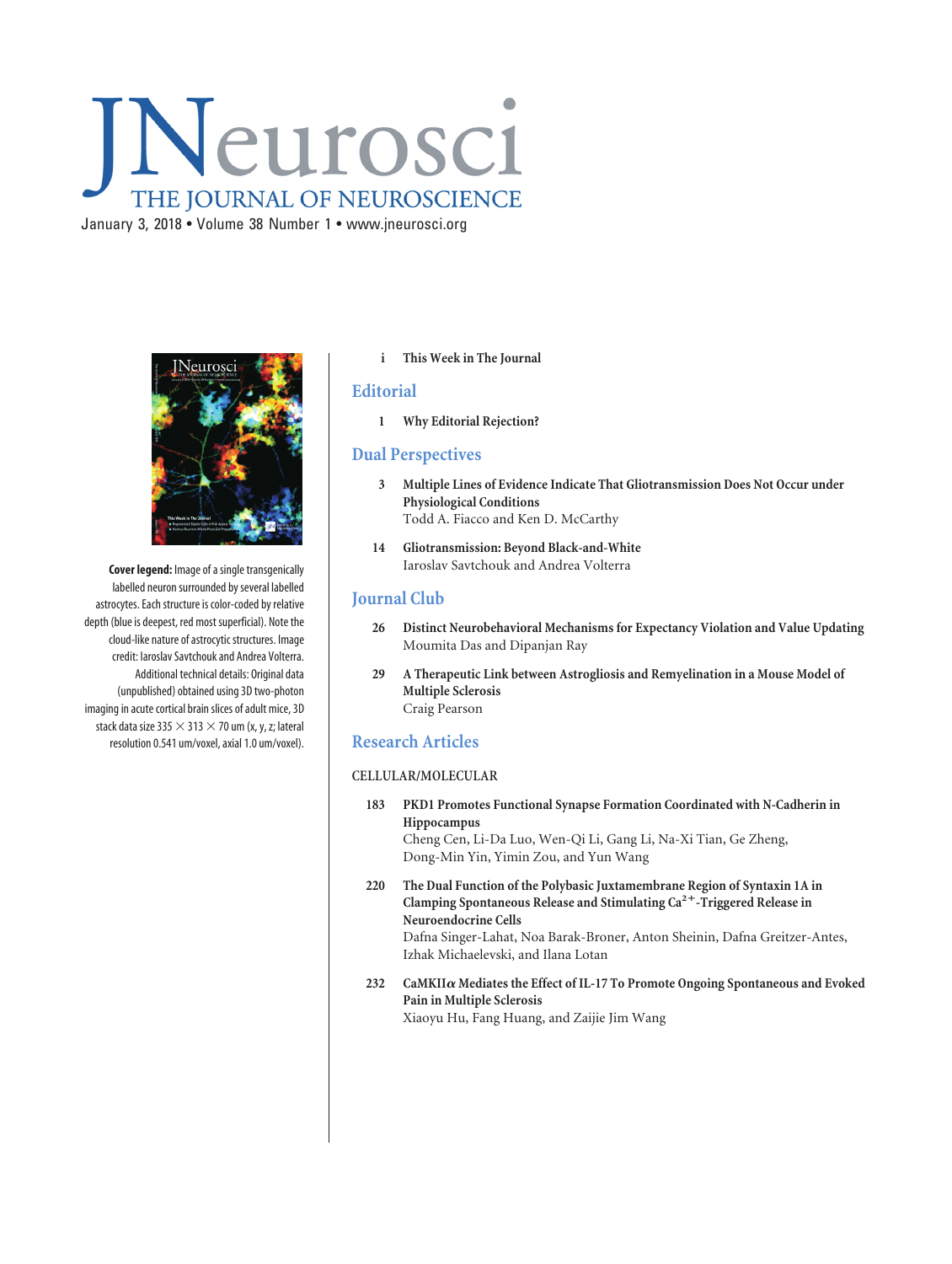| DEVELOPMENT/PLASTICITY/REPAIR |     |                                                                                                                                                                                                                                                                                                                                              |  |
|-------------------------------|-----|----------------------------------------------------------------------------------------------------------------------------------------------------------------------------------------------------------------------------------------------------------------------------------------------------------------------------------------------|--|
|                               | 120 | Restoration of Dendritic Complexity, Functional Connectivity, and Diversity of<br>Regenerated Retinal Bipolar Neurons in Adult Zebrafish<br>Timothy E. McGinn, Diana M. Mitchell, Peter C. Meighan, Natalie Partington,<br>Dylan C. Leoni, Christina E. Jenkins, Michael D. Varnum,<br>and Deborah L. Stenkamp                               |  |
|                               | 137 | Trajectory Analysis Unveils Reelin's Role in the Directed Migration of Granule Cells in<br>the Dentate Gyrus<br>Shaobo Wang, Bianka Brunne, Shanting Zhao, Xuejun Chai, Jiawei Li,<br>Jeremie Lau, Antonio Virgilio Failla, Bernd Zobiak, Mirjam Sibbe,<br>Gary L. Westbrook, David Lutz, and Michael Frotscher                              |  |
|                               |     | <b>SYSTEMS/CIRCUITS</b>                                                                                                                                                                                                                                                                                                                      |  |
|                               | 51  | Opposite Effects of Basolateral Amygdala Inactivation on Context-Induced Relapse to<br><b>Cocaine Seeking after Extinction versus Punishment</b><br>Yann Pelloux, Angelica Minier-Toribio, Jennifer K. Hoots, Jennifer M. Bossert,<br>and Yavin Shaham                                                                                       |  |
|                               |     | BEHAVIORAL/COGNITIVE                                                                                                                                                                                                                                                                                                                         |  |
|                               | 60  | Are Cocaine-Seeking "Habits" Necessary for the Development of Addiction-Like<br><b>Behavior in Rats?</b><br>Bryan F. Singer, Monica Fadanelli, Alex B. Kawa, and Terry E. Robinson                                                                                                                                                           |  |
|                               | 93  | Coordinated Plasticity of Synapses and Astrocytes Underlies Practice-Driven<br><b>Functional Vicariation in Peri-Infarct Motor Cortex</b><br>Soo Young Kim, J. Edward Hsu, Lincoln C. Husbands, Jeffrey A. Kleim,<br>and Theresa A. Jones                                                                                                    |  |
|                               | 149 | Attention Priority Map of Face Images in Human Early Visual Cortex<br>Ce Mo, Dongjun He, and Fang Fang                                                                                                                                                                                                                                       |  |
|                               | 158 | Ventral Midline Thalamus Is Necessary for Hippocampal Place Field Stability and Cell<br><b>Firing Modulation</b><br>Thibault Cholvin, Vincent Hok, Lisa Giorgi, Franck A. Chaillan,<br>and Bruno Poucet                                                                                                                                      |  |
|                               | 245 | Functional Organization and Dynamic Activity in the Superior Colliculus of the<br><b>Echolocating Bat, Eptesicus fuscus</b><br>Melville J. Wohlgemuth, Ninad B. Kothari, and Cynthia F. Moss                                                                                                                                                 |  |
|                               |     | NEUROBIOLOGY OF DISEASE                                                                                                                                                                                                                                                                                                                      |  |
|                               | 32  | Circular RNA DLGAP4 Ameliorates Ischemic Stroke Outcomes by Targeting miR-143<br>to Regulate Endothelial-Mesenchymal Transition Associated with Blood-Brain<br><b>Barrier Integrity</b><br>Ying Bai, Yuan Zhang, Bing Han, Li Yang, Xufeng Chen, Rongrong Huang,<br>Fangfang Wu, Jie Chao, Pei Liu, Gang Hu, John H. Zhang, and Honghong Yao |  |
|                               | 74  | Locus Coeruleus Ablation Exacerbates Cognitive Deficits, Neuropathology, and<br>Lethality in P301S Tau Transgenic Mice<br>Termpanit Chalermpalanupap, Jason P. Schroeder, Jacki M. Rorabaugh,<br>L. Cameron Liles, James J. Lah, Allan I. Levey, and David Weinshenker                                                                       |  |
|                               | 108 | A Conserved Cytoskeletal Signaling Cascade Mediates Neurotoxicity of FTDP-17 Tau<br>Mutations In Vivo<br>Farah H. Bardai, Liqun Wang, Yamini Mutreja, Mythili Yenjerla,<br>T. Chris Gamblin, and Mel B. Feany                                                                                                                                |  |

 $\bullet$ 

 $\bullet$